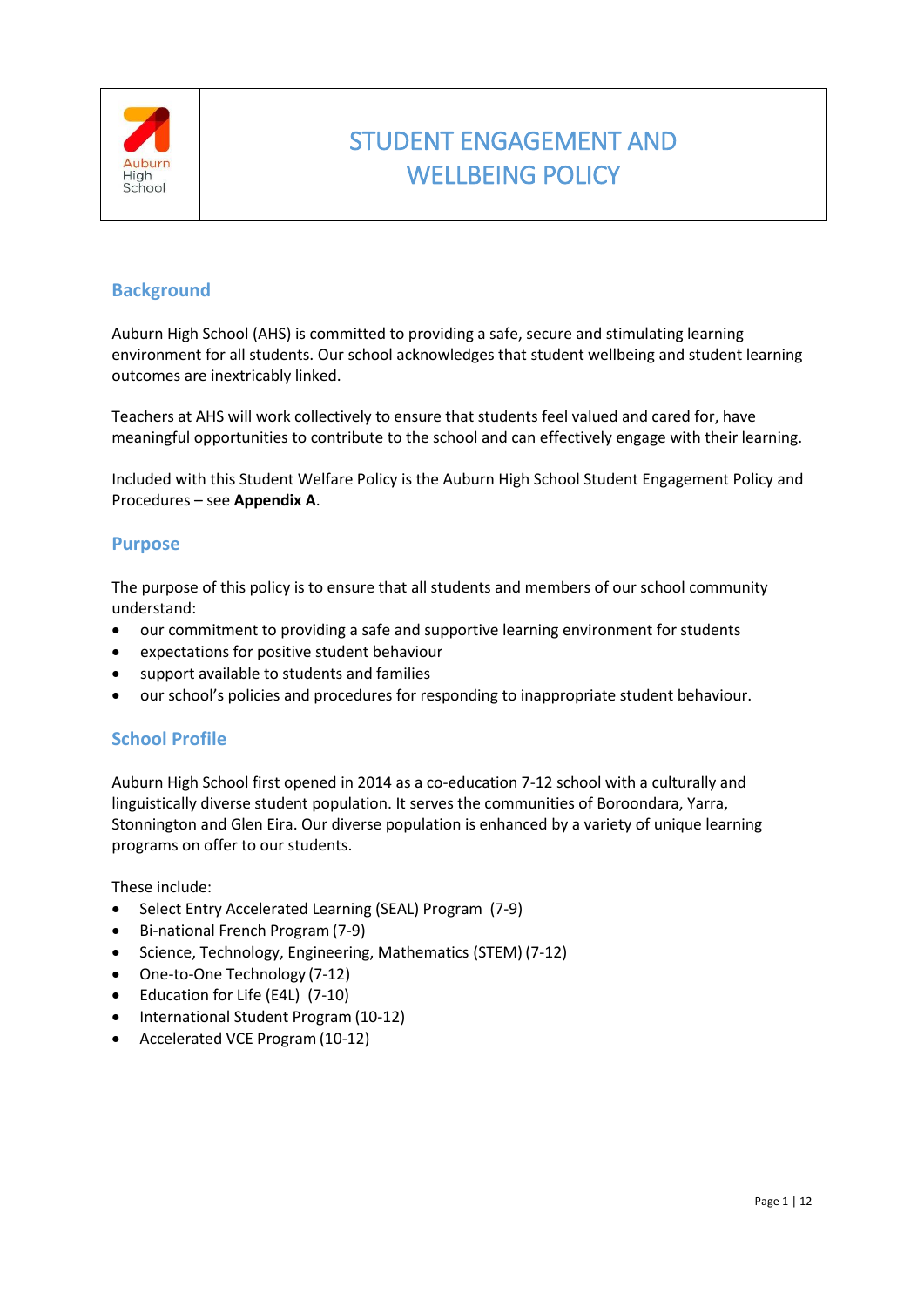Our school community is underpinned by our school values:



## **Our Vision**

Our vision is to be a high performing school where all students feel challenged and engaged by high quality teaching and learning and are provided with experiences that allow them to develop the skills necessary to become successful global citizens.

Auburn High School encourages all students to be curious and inquiring learners and to work collaboratively with their peers and teachers. Ours is a modern and orderly learning environment, where positive and respectful relationships are fostered and valued. Our school DARE values of *Diversity, Aspiration, Respect and Excellence* underpin all that we do and help create the positive and welcoming culture our school enjoys.

Our aim is to develop young people who:

- Graduate from Auburn High School having achieved their highest potential in their academic qualification, the Victorian Certificate of Education
- Have an enthusiasm for learning and are motivated toward personal excellence and personal bests
- Are creative in their thinking and in their work
- Share a broad world view
- Understand they are global citizens and possess a commitment to community spirit at a local level
- Value high expectations, achievement and respectful relationships.

## **Implementation**

- 1. The school will focus on establishing positive and respectful relationships, particularly between teachers and students, and establishing a learning community that provides multiple and diverse opportunities for students to experience success.
- 2. The school will collaboratively develop and implement a fair and respectful whole-school behaviour management approach.
- 3. The school's curriculum will include pro-social values and behaviour to enable students to acquire knowledge and skills, value diversity and build a culture of learning, community and engagement.
- 4. The school will promote active student participation and provide students with a sense of ownership of their environment.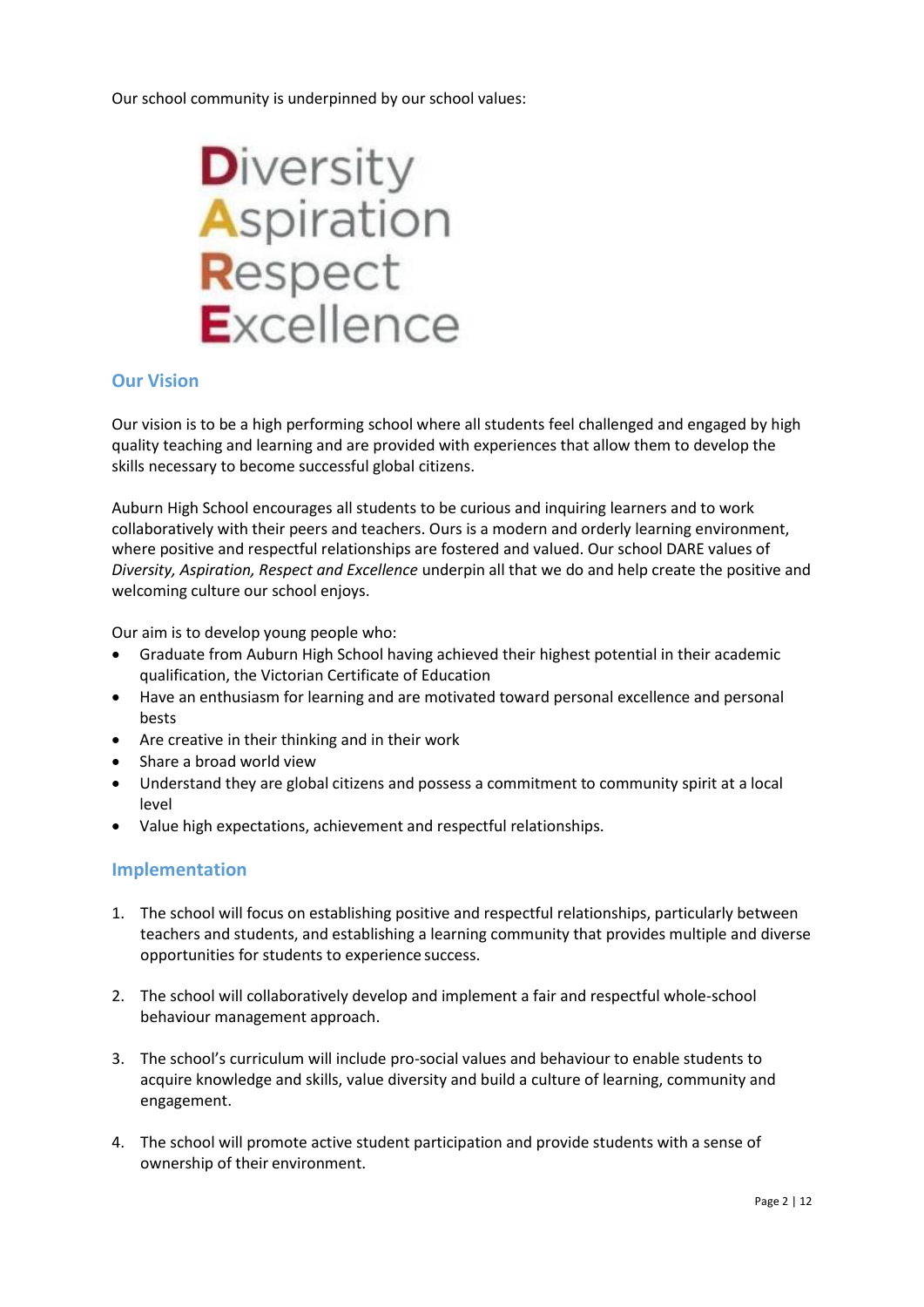- 5. The school will support families to engage in their child's learning and build their capacity as active learners.
- 6. The school will establish social/emotional and educational support for vulnerable students and monitor and evaluate progress.
- 7. The school will have processes in place to identify and respond to individual students who require additional assistance and support.
- 8. The school will build strong links with the local community to gain access to an extended network of community members, professionals and educators who can provide expertise and experience that can build the capacity of our school and our teachers to respond to the needs of the students.

## **Procedures**

- 1. The school is committed to the delivery of an inclusive curriculum that ensures all our students have access to a quality education to meet their diverse needs. To improve educational outcomes for students with disabilities, the following key strategies are inplace:
	- providing parents/carers with a learning program that best suits their child's needs
	- involving students and parents in the decision-making process
	- support students' access to programs and achievable pathways
	- ensuring the expertise of teachers working in our school is maintained and developed
	- and *Inclusion and Diversity Policy* has been de veloped.
- 2. Our school will implement a whole-school behaviour management approach that is based on pro-social values, social competencies, incentives and positive peerrelationships.

The key focus will be on prevention and early intervention strategies that:

- provide a physical environment conducive to positive behaviours and effective engagement in learning
- establish consistent school-wide and classroom consequences for problembehaviour
- establish school-wide and classroom processes for early identification of students experiencing academic and/ or behaviour difficulty
- provide school-wide and classroom processes for ongoing collection and use of data for decision-making
- empower students to take responsibility and be involved in decision-making.
- 3. Parents and carers will be provided with the opportunity to participate in school life, both formally and informally, through school council, and other forums.
- 4. Student voice, agency and participation is about valuing young people. There are several dimensions to student participation:
	- student involvement in school and community development
	- **•** student feedback on teaching and learning
	- students as peer-support leaders.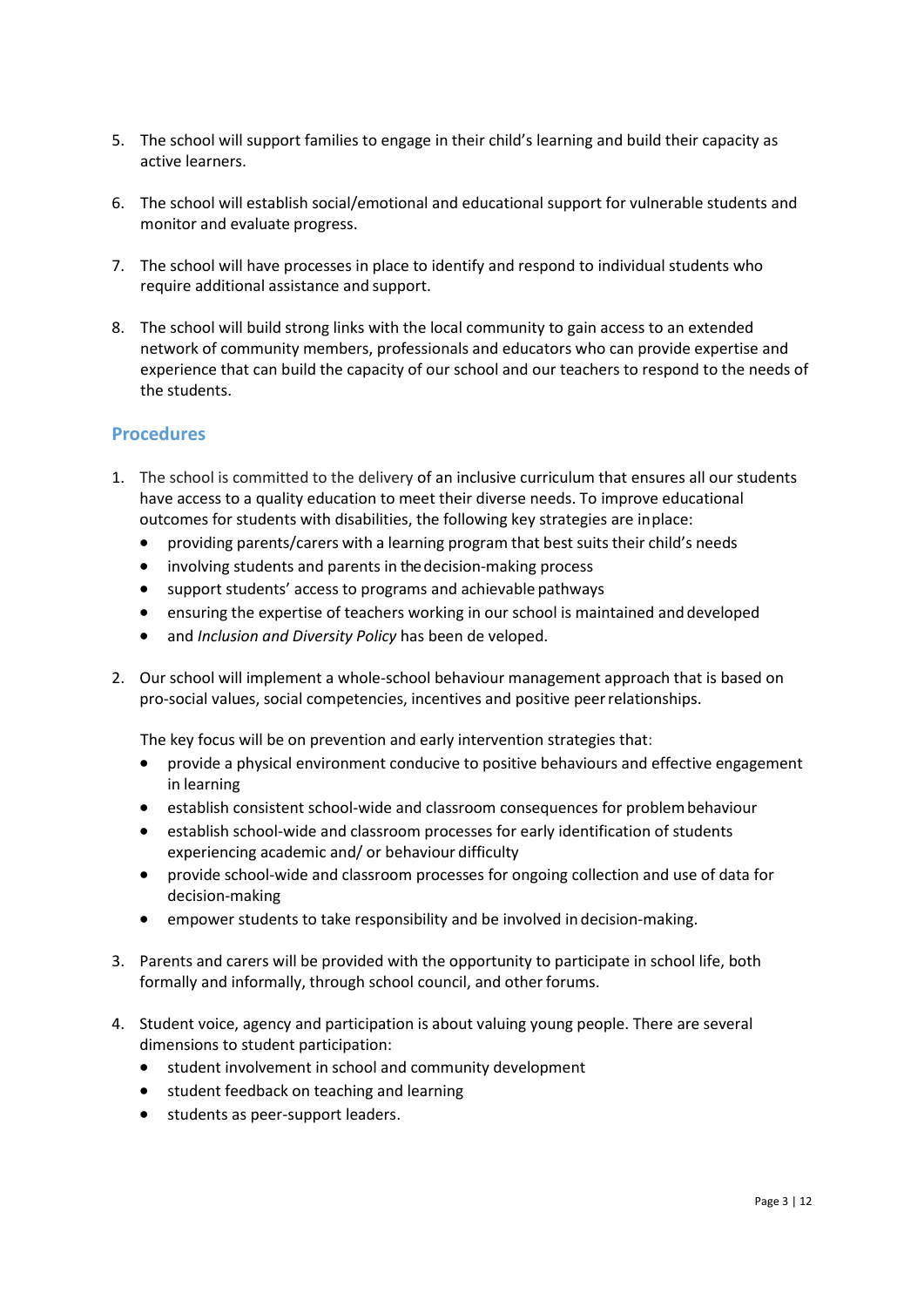The school promoted active student leadership, voice and agency as an avenue for improving student outcomes and facilitating school change. Student participation ranges from young people sharing their opinions of problems and potential solutions through the Student Leadership Team or in focus groups associated with school strategic planning. It also includes our students sharing their 'voice and agency' by collaborating with teachers to actually improve education outcomes, including helping to improve teaching, curriculum and teacher-student relationships and leading to changes in student assessment.

- 5. The school will create successful partnerships with parents/carers and families by:
	- ensuring all parents/carers are aware of the school's *Student Engagement and Wellbeing Policy*
	- conducting effective school-to-home and home-to-school communications
	- providing volunteer opportunities to enable parents/carers and students tocontribute
	- involving families with homework and other curriculum-relatedactivities
	- involving families as participants in school decision-making
	- coordinating resources and services from the community for families, students and the school
	- providing opportunities to enhance parenting knowledge andskills.
- 6. The school will promote and maintain high levels of student attendance and participation through:
	- articulating high expectations to all members of the school community
	- adopting consistent, rigorous procedures to monitor and record studentabsences
	- following up student absences promptly and consistently
	- implementing data-driven attendance improvement strategies
	- creating safe, supportive learning environments where all students experience success through active participation and engagement in purposefullearning
	- providing early identification of, and supportive intervention for, students at risk of nonattendance
	- linking with local community groups and agencies to maximise program and individual support
	- providing a staged response.
- 7. The school will use coordinated early intervention and prevention strategies to identify and respond to individual students who require additional assistance and support. The school will provide the following support structures:
	- monitoring of, and responding to, protracted student absences
	- trauma management plan
	- protocol for mandatory reporting
	- Student Support Groups for children inneed.
- 8. Longitudinal data will be collected regarding frequency and types of welfare issues, so as to measure the success or otherwise of school-based strategies and approaches. Some sources of data are:
	- **•** Student Attitudes to School Survey
	- school level report data
	- parent survey data
	- data from case management work with students
	- Annual International Students Survey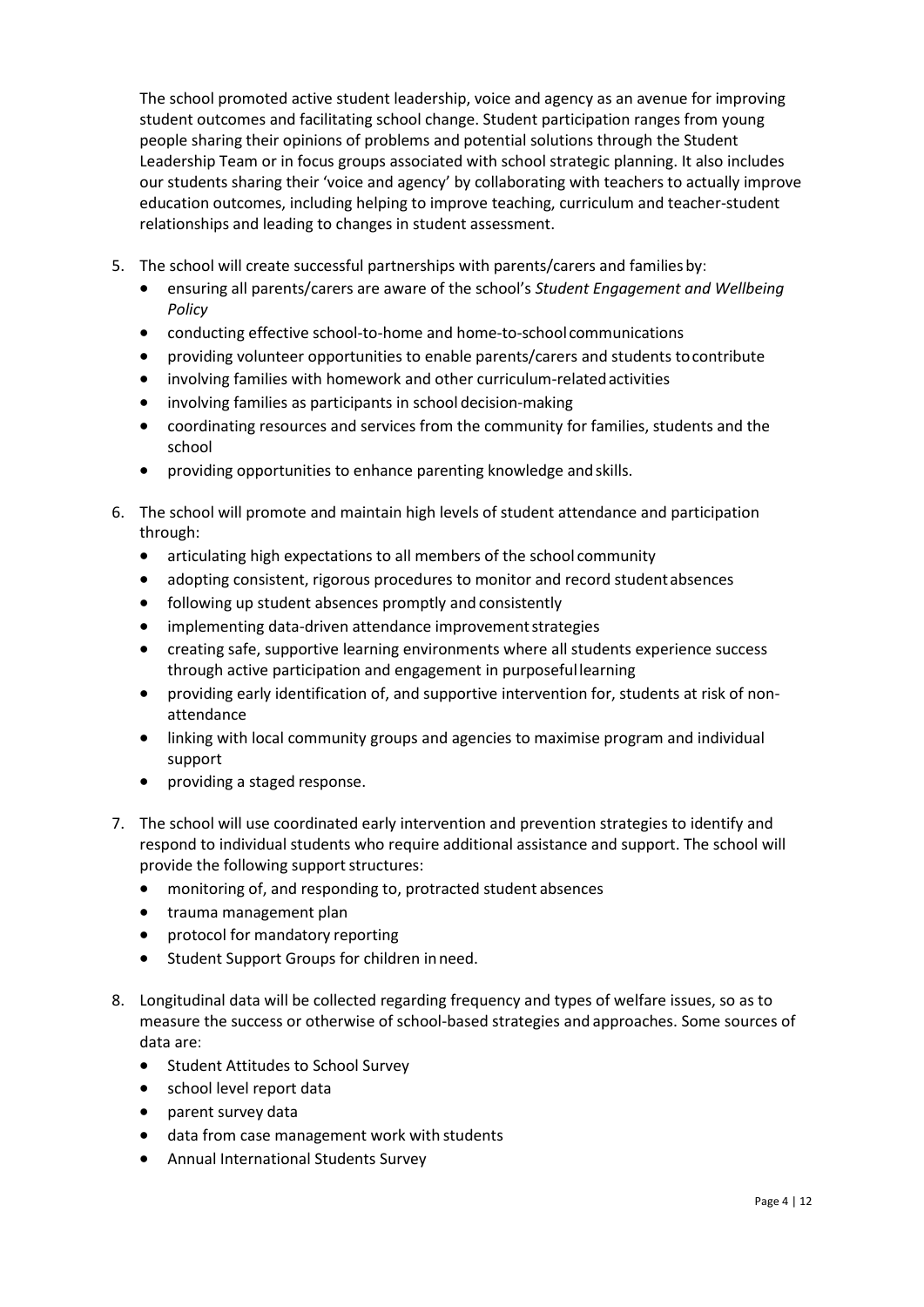- 9. Risk Factors explored by the School Welfare and support personnel-Student Welfare Coordinator, Nurse, Chaplain & Sub School Leaders include:
	- poor attendance
	- low literacy
	- low numeracy
	- problematic school behaviour and relationships through the number of suspensions and the number of days suspended
	- low income or unemployed family background the occupation code of parents
	- Koorie or Torres Strait Islander background
	- Students in out-of-home care
	- refugee or EAL status
	- presence of a physical disability
	- presence of learning disorders leading to integration support
	- receipt of Youth Allowance
	- restricted access arrangements as a result of parent separation
	- presence of a risk alert
	- experience of significant health issues.
- 10. The school will utilise relevant external student wellbeing support services in order to identify and address the barriers to learning that individual students may be facing. Such services to provide support for students and staff include:
	- psychologist for psychological and academic assessment
	- Department of Human Services case managers and support workers
	- social workers to provide services such as counselling, social skills and anger management programs
	- youth agencies
	- local parent support groups
	- relevant DET support staff
	- C.A.S.A. [Centre Against Sexual Assault]
	- School Focused Youth Service (SFYS).

## **Review Period**

This policy will be reviewed annually or more often if necessary due to changes in regulations or circumstances.

## **Links and Appendices**

**Appendix A**: *Student Engagement Policy and Processes*

Key Link connected with this policy is: DET - Student Engagement <https://www.education.vic.gov.au/school/principals/spag/participation/Pages/engagement.aspx>

## **Appendix 1**: Positive Classroom Management Protocol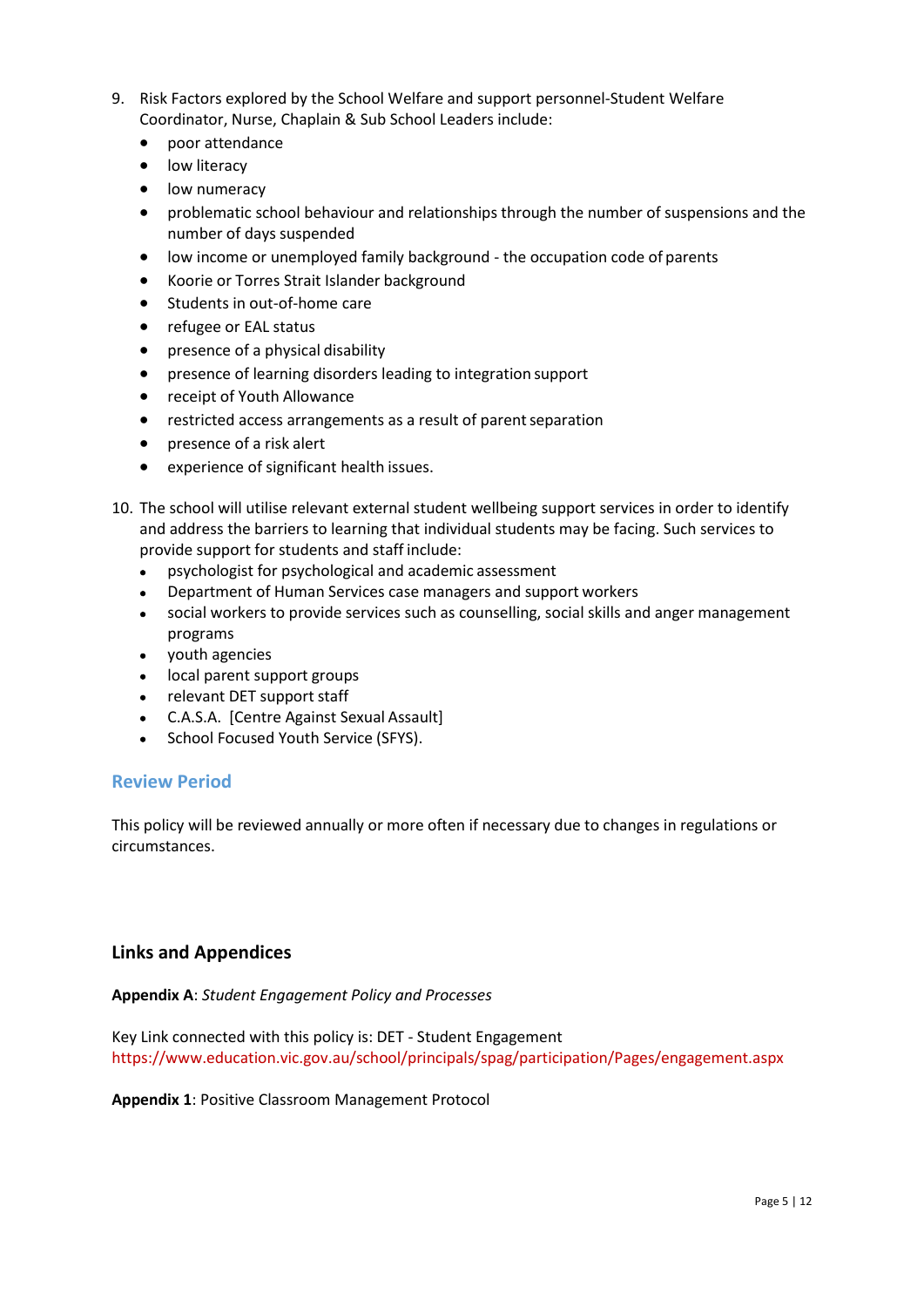# **AUBURN HIGH SCHOOL STUDENT ENGAGEMENT POLICY AND PROCEDURES**

#### **1. Whole-school Prevention Statement**

At Auburn High School our aim is to develop a robust learning community with positive management and engagement strategies that enable successful student learning outcomes. In terms of student engagement and wellbeing, we strive to:

- build a positive and orderly learning environment with clear student routines and high expectations for behaviour and uniform based on positive staff-studentrelationships
- communicate clear expectations about attendance, participation and positive social behaviours
- maintain effective partnerships with key agencies and student supportservices.

#### **2.1 Guiding Principles**

Every member of the Auburn High School community has a right to fully participate in an educational environment that is safe, supportive and inclusive. Everyone deserves to be to be treated with dignity and respect.

#### **2.2 Equal Opportunity**

We recognise and accept the equality of men and women and people of all races, regardless of their religious or political convictions, their impairments or their age. Under the Equal Opportunity Act, it is unlawful to discriminate against a person based on their age, gender, sexual orientation, occupation, impairments, marital status, parental status, physical features, political beliefs, pregnancy, race, religious beliefs or personal associations.

## **2.3 The Charter of Human Rights and Responsibilities**

We respect and promote the following four basic principles of human rights and responsibilities: freedom, respect, equality and dignity. When making decisions, we act compatibly with human rights and consider each of the following: the right not to be discriminated against; the right to privacy and reputation; the right to freedom of thought, conscience, religion and belief; and cultural rights. Staff, students and parents understand that with human rights comes a concomitant responsibility to respect the human rights of others.

#### **2.4 Students with Disabilities**

As detailed in the Disability Standards for Education, we are committed to making reasonable adjustments to accommodate a student with a disability, balancing the interests of all parties affected including those of the student with the disability, the school, staff and other students.

#### **2.5 Bullying and Harassment**

See our separate *Bullying Prevention Policy*.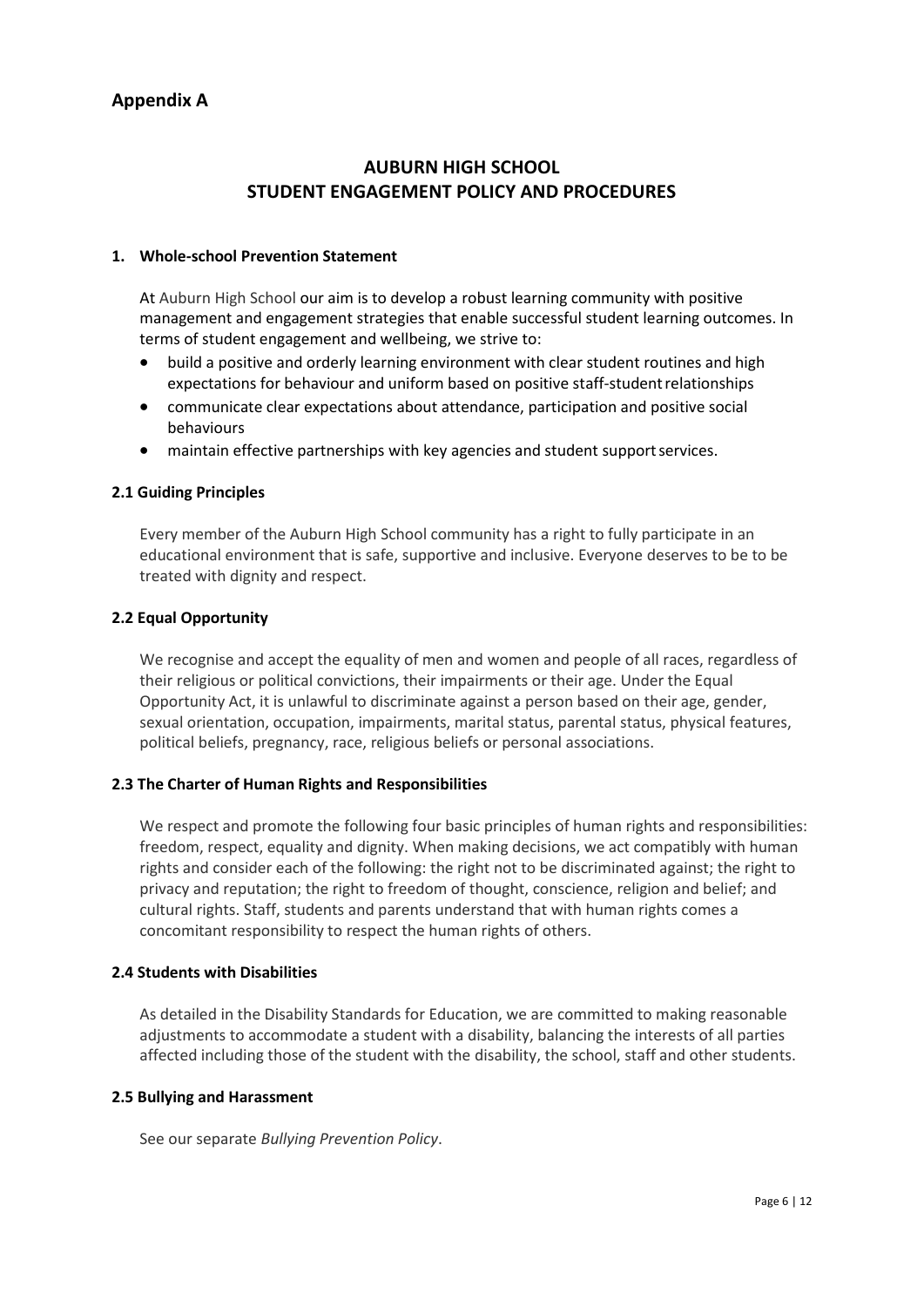## **2.6 Rights and Responsibilities of the School Community**

Our school rules, values, rights and responsibilities are prescribed so that students can enjoy a safe learning environment and actively pursue high levels of academic achievement and social and emotional development, with a view to becoming well-adjusted life-long learners. We wish to build and maintain a cooperative and supportive partnership between home and school to achieve positive outcomes for all students.

## **2.7 Rights and Responsibilities of Students**

| <b>Rights</b>                                                                                                                                                                                                                                                                                                                                                                                              | <b>Responsibilities</b>                                                                                                                                                                                                                                                                                                                                                                                                                                                                                                                                          |
|------------------------------------------------------------------------------------------------------------------------------------------------------------------------------------------------------------------------------------------------------------------------------------------------------------------------------------------------------------------------------------------------------------|------------------------------------------------------------------------------------------------------------------------------------------------------------------------------------------------------------------------------------------------------------------------------------------------------------------------------------------------------------------------------------------------------------------------------------------------------------------------------------------------------------------------------------------------------------------|
| Students have a right to:<br>learn in a safe and secure environment<br>where they can fully develop their<br>knowledge and skills without intimidation,<br>harassment, bullying or cyberbullying<br>participate fully in the school's<br>educational program<br>receive reasonable assistance to resolve<br>school-related problems<br>receive ongoing communication and<br>feedback about their progress. | Students have a responsibility to:<br>follow the Code of Conduct, staff instructions<br>and uniform requirements<br>take responsibility for their own behaviour and<br>learning<br>display positive behaviours, including courtesy,<br>care and respect for the rights of peers, teachers<br>and all members of the school community<br>care for the school environment<br>attend school regularly and participate fully in<br>learning programs<br>develop into independent learners who set<br>and achieve learning goals and manage<br>resources effectively. |

## **2.8 Rights and Responsibilities of Parents and Carers**

| <b>Rights</b>                                                                                                                                                                                 | <b>Responsibilities</b>                                                                                                                                                                                                                                                                                                                                                                                                                                                                      |
|-----------------------------------------------------------------------------------------------------------------------------------------------------------------------------------------------|----------------------------------------------------------------------------------------------------------------------------------------------------------------------------------------------------------------------------------------------------------------------------------------------------------------------------------------------------------------------------------------------------------------------------------------------------------------------------------------------|
| Parents and carers have a right to expect that<br>their child will be educated in a safe and secure<br>environment where courtesy, care and respect<br>for the rights of others are promoted. | Parents and carers have a responsibility to:<br>ensure their child's prompt arrival and regular<br>attendance at school<br>show an active interest in their child's schooling<br>and progress<br>initiate and maintain regular and constructive<br>communication with school staff regarding their<br>child's learning, engagement and wellbeing,<br>including notifying the school of student absence<br>as soon as reasonably possible<br>display and model positive behaviours and values |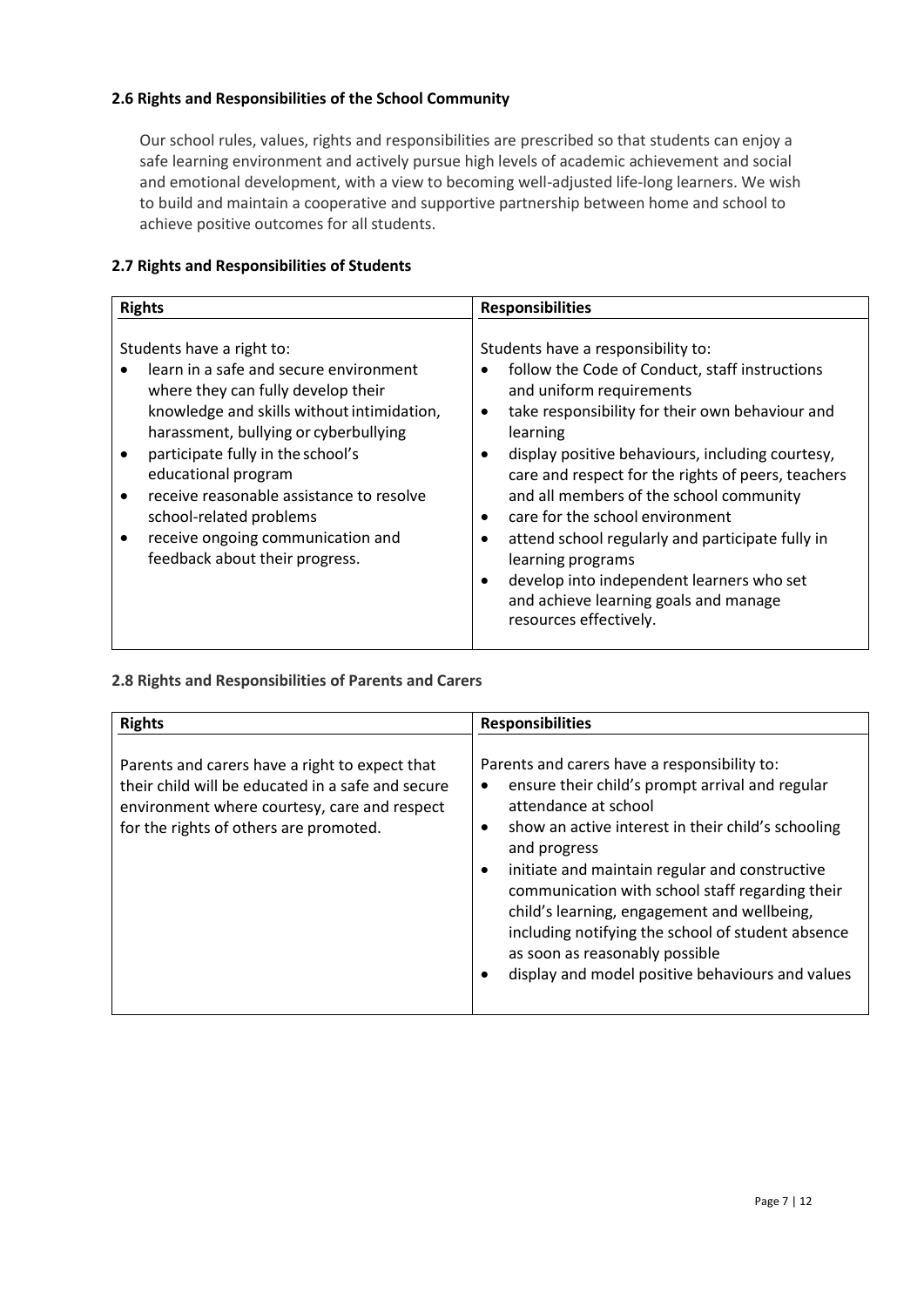## **2.9 Rights and Responsibilities of Staff (Teachers and School Leadership Team)**

| <b>Rights</b>                                                                                                                                                                                                                             | <b>Responsibilities</b>                                                                                                                                                                                                                                                                                                                                                                                                                                                                                                                                                                                                                                                                                                                                                                                                                                                                                                                                                                                                  |
|-------------------------------------------------------------------------------------------------------------------------------------------------------------------------------------------------------------------------------------------|--------------------------------------------------------------------------------------------------------------------------------------------------------------------------------------------------------------------------------------------------------------------------------------------------------------------------------------------------------------------------------------------------------------------------------------------------------------------------------------------------------------------------------------------------------------------------------------------------------------------------------------------------------------------------------------------------------------------------------------------------------------------------------------------------------------------------------------------------------------------------------------------------------------------------------------------------------------------------------------------------------------------------|
| Staff have a right to:<br>teach in an orderly and collaborative<br>environment<br>be informed about matters relating to<br>٠<br>students within privacy restrictions that may<br>affect the teaching and learning program for<br>students | Staff have a responsibility to:<br>follow the VIT Teacher Code of Conduct, Auburn<br>High School Professional Code of Practice,<br>Professional Standards, and uphold an active,<br>professional and positive presence, including<br><b>Professional Learning</b><br>consistently and fairly implement the Code of<br>$\bullet$<br>Conduct<br>display, model and teach the school values and<br>positive social behaviours<br>acknowledge student efforts and results in both<br>curriculum and behaviour<br>set the scene at lesson commencement and clearly<br>communicate expectations and lesson learning<br>intentions<br>implement effective teaching strategies and use<br>assessment data to drive teaching and learning<br>create and maintain safe and stimulating learning<br>environments<br>initiate and maintain regular and constructive<br>communication with students and parents about<br>learning, engagement and wellbeing<br>organize connections for students with appropriate<br>student services |

## **3. Shared Expectations**

We will develop our school values through our behaviours and interactions with each other. We will display and model our school values through the following behaviours:

- Attending school on time and arriving promptly to each lesson
- Preparing properly for school and for each lesson
- Meeting appearance, dress and uniform standards
- Moving safely through the school environment
- Participating fully in learning activities
- Attentively following instructions
- Listening to each other
- Treating each other with respect, courtesy and fairness
- Valuing the particular individual strengths and differences of others
- Inclusive teaching and learning practices
- Demonstrating and monitoring our own learning progress
- Attempting learning tasks to the best of our ability
- Making appropriate choices, even without supervision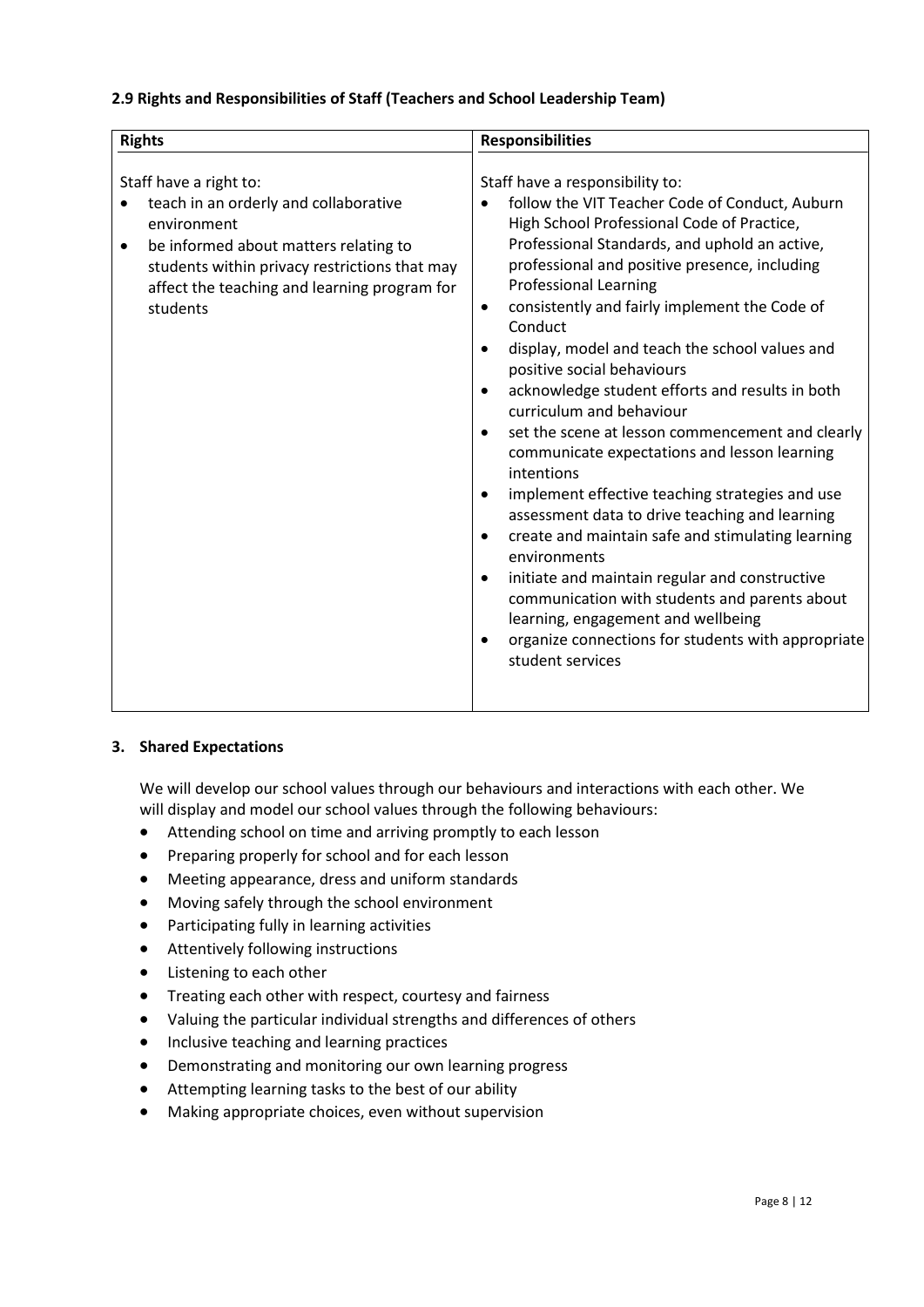## **4. School Actions and Consequences**

We encourage and support high levels of student attendance, engagement, learning and positive behaviours through a consistent set of whole-school practices, including the following actions:

- Establishing a safe, secure and inclusive learning environment
- Developing, modelling, teaching and encouraging a set of core school-wide values, rights and responsibilities and shared expectations
- Acknowledging positive behaviours and celebrating effort and achievement
- Discouraging inappropriate behaviours
- Empowering students to be involved in school decision-making and leadership activities
- Applying professional judgement to particular cases and incidents, and understanding individual students, their life circumstances and their particular learning and wellbeing needs
- Identifying students at risk of disengagement from learning in a timelymanner
- Monitoring, measuring and communicating progress with students and parents in a timely manner
- Rigorously monitoring, recording and following up student absence in a timely and rigorous manner
- Implementing evidence-based early intervention processes and programs and regularly reviewing their effectiveness to ensure continued relevance
- Using out-of-class support strategies and Student Support Groups for students with at-risk behaviours, to repair relationships and to develop agreed goals and plans around learning and behaviour. In convening Student Support Groups, key stakeholders will be involved as needed, including parents, teachers, principal class officers, counsellors, psychologists and youth workers
- Connecting to external student support services as appropriate
- Ensuring that students who have displayed unacceptable behaviours towards others can repair the relationship – for example by apologising, completing a reflection piece, catching up on missed work or participating in a 'restorative justice'conference
- Implementing effective and supportive transition programs and processes into and out of the school, including student transitions between different learning areas and levels within the school

## **5. Discipline Procedures – Suspension and Expulsion**

A student can be excluded from school in situations where other measures have been implemented without success or where an immediate suspension is the only appropriate course of action in response to the student's behaviour.

In applying consequences for unacceptable behaviour, both the individual circumstances and actions of the student and the needs and rights of school community members will be considered at all times. Consequences are applied to provide the opportunity for all students to learn, to ensure the safety of staff and students, and to assist students with accepting responsibility for their actions.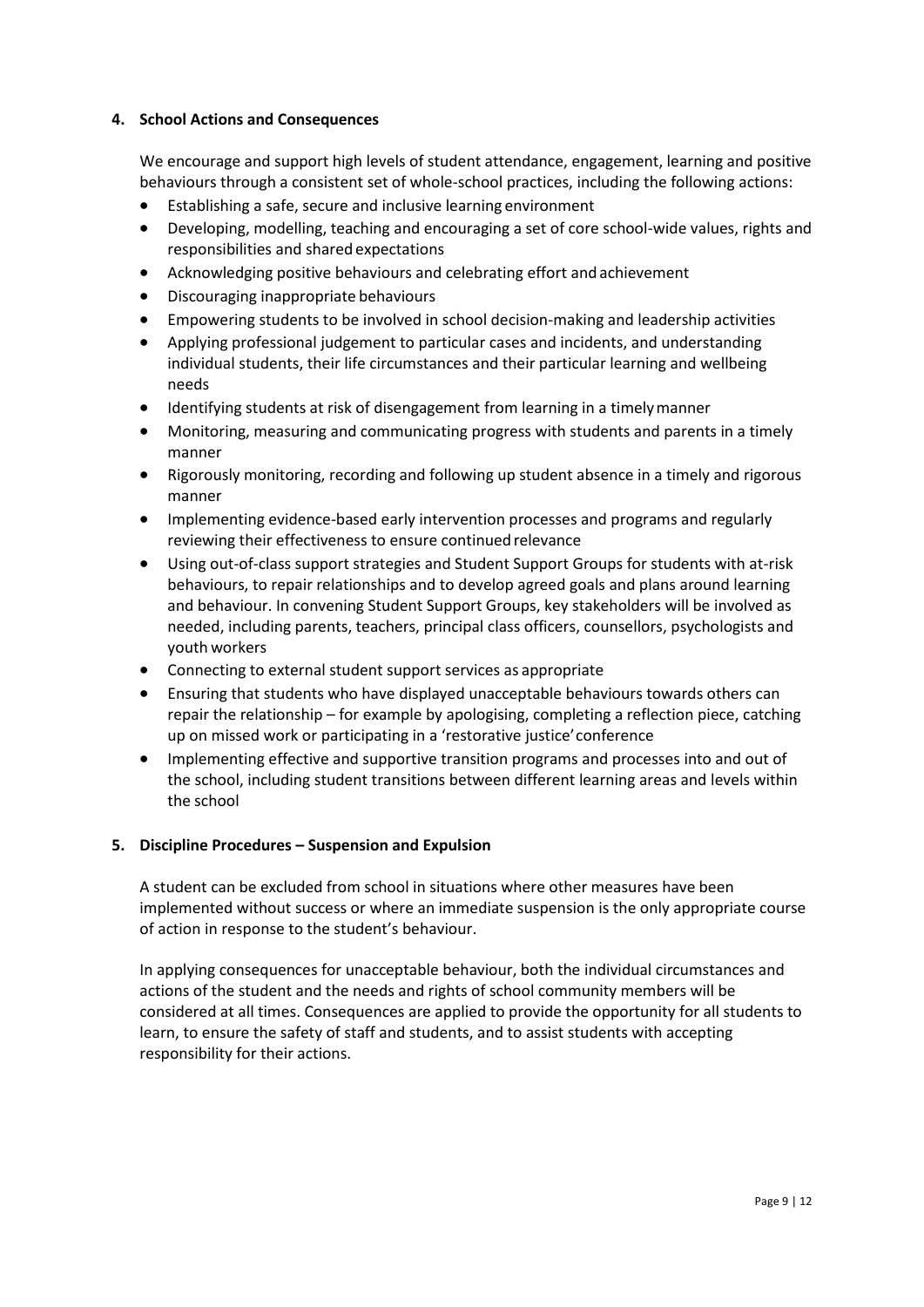Consequences which may be used prior to suspension include:

- **Withdrawal of privileges**
- **Withdrawal from class** (Relocation) if a student's behaviour significantly interferes with the rights of other students to learn or the capacity of a teacher to teach a class. Where appropriate, parents or carers will be informed of such withdrawals.
- **Detention**: a student may be required to finish schoolwork that has not been completed in the regular classroom or undertake other duties at a reasonable time and place, as instructed by their teacher. No more than half the time allocated for any recess will be used for this work, and in the case of an after-school detention, students will be detained for no more than 45 minutes. Students will be fully supervised during detentions. Parents or carers will be informed by email 24 hours prior any after-school detention and where family circumstances are such that after school detention would create undue hardship, we will endeavour to negotiate alternative measures with parents or carers.

**Note:** This form of detention is conducted by classroom teachers and is separate from Homework Centre referrals.

 Staff will follow the the *Positive Classroom Management Protocol* – **Appendix** 1, in dealing with student behaviour.

## **5.1 Suspension – Guiding Principles**

When the principal determines that a suspension is justified, a Student Support Group meeting or telephone contact will be made to provide details. A Notice of Suspension explains the reasons for suspension, detail the school days on which the suspension will occur and where the suspensions will occur, provide contact details for additional support services, and develop a Student Absence Learning Plan that outlines schoolwork to be undertaken during the period of suspension.

In the case of a student putting the health, safety and wellbeing of themselves, staff or other students at significant risk, the principal may suspend a student immediately, scheduling a Student Support Group meeting within 48 hours of the student being suspended. When a student is suspended it will be for the shortest time necessary. If the suspension is for five days, a post-suspension Student Support Group meeting will also be scheduled.

In determining whether to implement an in-school suspension or an out-of-school suspension, we will consider the educational, social and emotional impacts on the student and the school community.

## **5.2 Expulsion – Guiding Principles**

The principal may expel a student if, while attending school or travelling to or from school or engaged in any school activity away from the school (including travel to and from that activity), the student does anything for which they could be suspended and their misbehaviour is of such magnitude that, having regard to the need of the student to receive an education compared to the need to maintain the health, safety and wellbeing of other staff and students at the school and the need to maintain the effectiveness of the school's educational programs, an expulsion is the only available mechanism.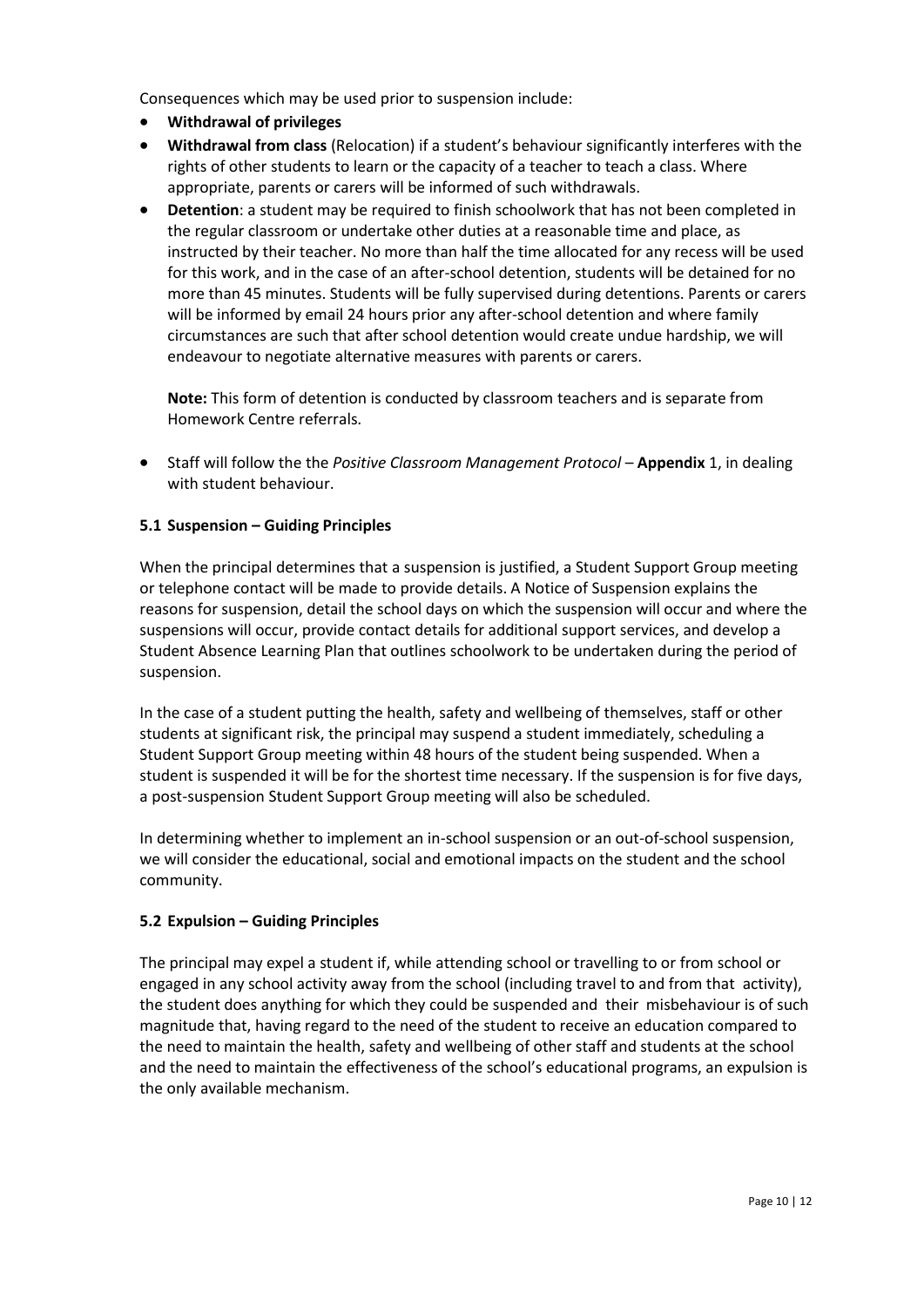A Student Support Group meeting will be convened to explain the expulsion and provide the student and parents or carers with a Notice of Expulsion. Transition arrangements will then be implemented for the continuing education, training or employment of the expelled student.

DET Suspension and Expulsion Guidelines will be followed at all times: [https://www.education.vic.gov.au/school/teachers/behaviour/suspension](https://www.education.vic.gov.au/school/teachers/behaviour/suspension-expulsion/Pages/default.aspx)[expulsion/Pages/default.aspx](https://www.education.vic.gov.au/school/teachers/behaviour/suspension-expulsion/Pages/default.aspx)